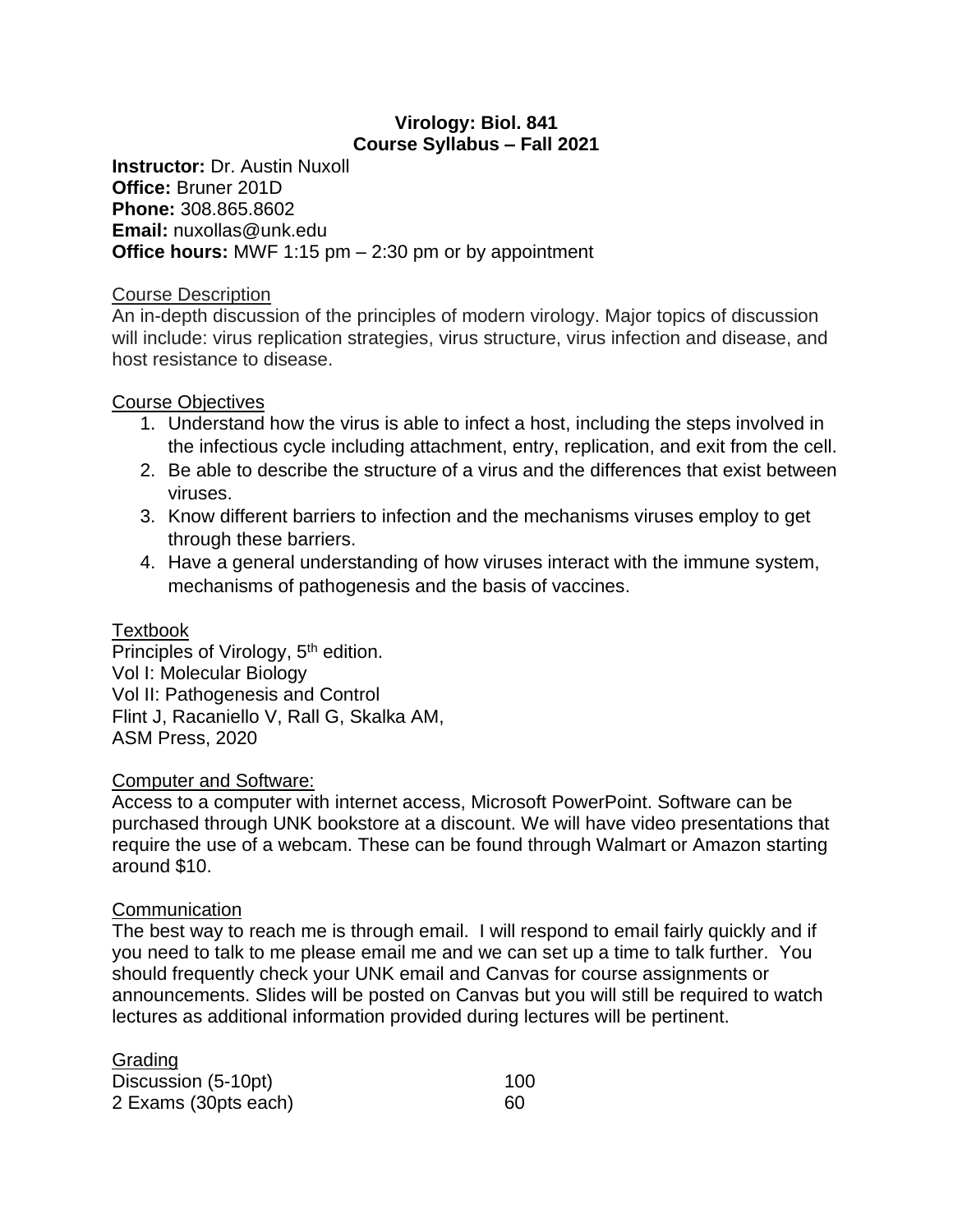| Quizzes (10pts each)              | 130 |  |  |  |
|-----------------------------------|-----|--|--|--|
| Case Studies (20pts each)         |     |  |  |  |
| Design a Virus (30pts)            | 30  |  |  |  |
| <b>Short Presentation (20pts)</b> | 20  |  |  |  |
| Viral Presentations (40pts)       | 40  |  |  |  |
| Total                             | 440 |  |  |  |

Grades will be assigned using the Department of Biology standard grading scale: follows: A (93-100%), A- (90-92%), B+ (88-89%), B (83-87%), B- (80-82%), C+ (78- 79%), C (73-77%), C- (70-72%), D+ (68-69%), D (63-67%), D- (60-62%), and F (below 60%).

## **Discussion**

I will post papers on Canvas on Monday and you will have until Friday for your first post and until the following Monday for your second post. To receive full credit, students must have **two significant contributions** weekly for each paper we discuss and **one comment** on each lecture discussion topic. Your responses must contribute something new to the discussion and not simply agree or disagree to the previous response. References will be required to support your statement - at least one post each week must have a reference. Please be considerate of your classmates' responses, abusive comments or attacking other student's comments will not receive credit as comments should be constructive even if you strongly disagree with another student.

#### Exams

Exams will consist of a take home portion consisting of short answer or essay questions and worth 30 pts each. Students will be given one week to complete the exam, however there will still be lectures and other assignments at this time so please do not procrastinate. Exam dates are as follows:

**Exam 1: Oct 25 Exam 2: Dec 13**

#### Case Studies

For the case study assignments, students will work in groups, and each group is assigned the same case study. Everyone in the group needs to participate and students that do not contribute to their group will not receive credit for that assignment. The same guidelines for discussion also apply to participation with the case studies.

**Case Study 1: Sept 17, 20 Case Study 2: Oct 29, Nov 1 Case Study 3: Nov 5, 8**

#### Disease Presentation

We will not have the time to cover individual viruses in detail in this class, to cover individual viruses of interest, students will be assigned a virus the week of Aug 23rd. Students will create a PowerPoint presentation. PowerPoint presentations will be due **Sept 27th at 11:59pm CST**. I will post the presentations over two weeks. Same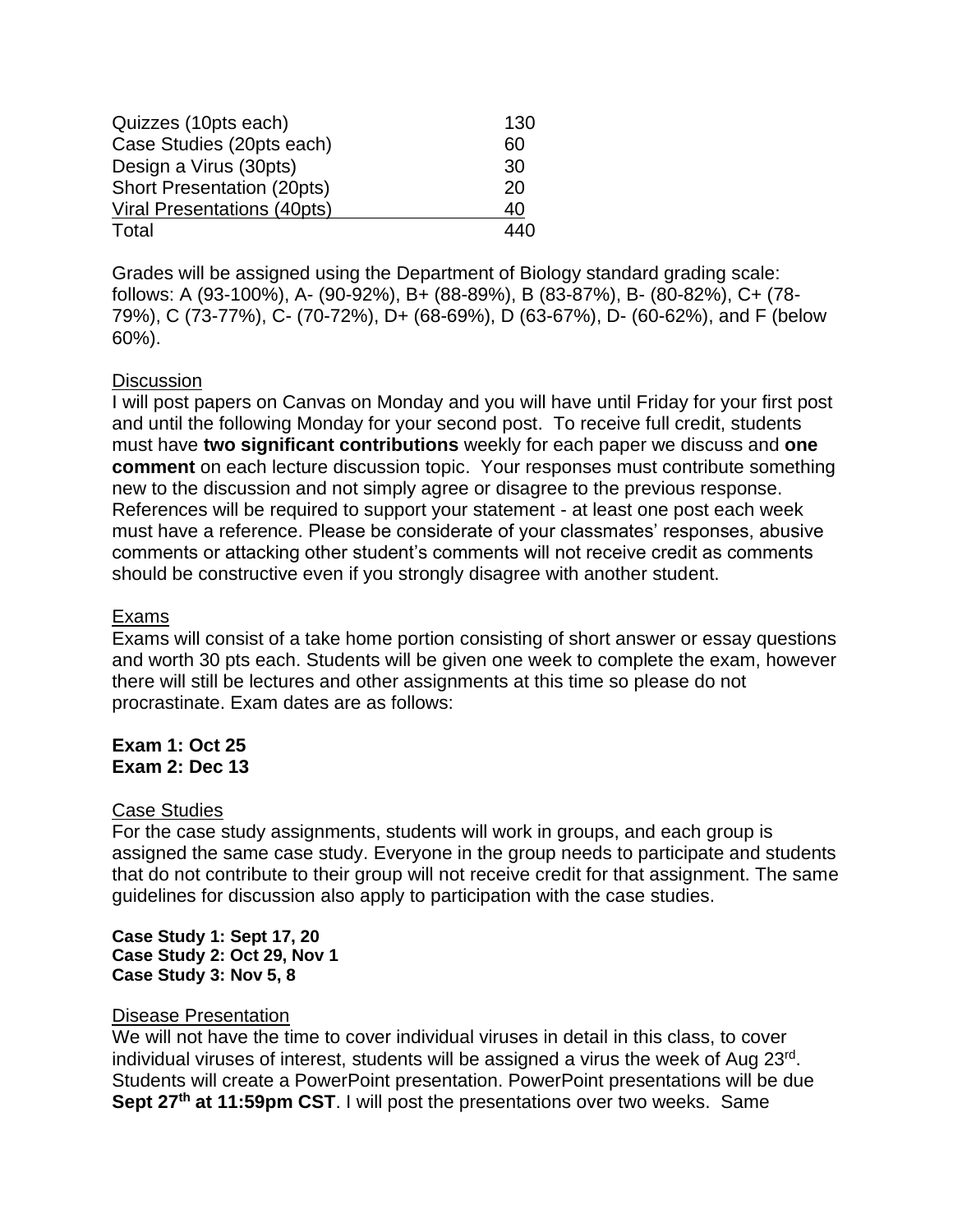guidelines apply as stated above in the discussion section when commenting on these presentations, you need to have 2 questions or comments on different posts by Friday of each week. If it is your week to present, you are responsible for frequently logging into the discussion board and responding to comments as well as commenting on one other presentation. Presentations should be concise as students are responsible for viewing multiple presentations and filling out evaluations. Approximately 10 – 15 minutes should suffice depending on the virus. Presentations significantly shorter or longer will not receive full credit (aim for 5-15 slides, avoid wordy slides, and be sure to use references).

## **Short Presentations**

We will have questions that require further research to answer. Answer these questions with references and create a short presentation (4-7 min). You will post your video to the discussion board by Nov 8<sup>th</sup> at 11:59pm CST. You will be responsible for viewing and commenting on three presentations by Nov 12<sup>th</sup>. Final discussion on these topics will finish on Nov 15<sup>th</sup>.

## Designing a Virus Project

Throughout the semester we will go through the different components of a virus (genome types, structure, attachment and entry, replication, release from host cell). This assignment is designed to integrate with what you learn each week and apply it to a semester-long project. You will build a virtual virus and then build a physical form of your virus out of household items. You will want to design a human pathogen that has pandemic potential. Use references to justify why you are selecting the features that you are. For example, if you select dsRNA genome, you need to justify why you selected this genome. As for building you virus, you can use any material you want. Common materials might include push pins, yarn, pipe cleaners, wire, ribbon, used plastic containers, styrofoam shapes, etc. You may need to cut away part of the capsid to showcase the inside of your viral particle. Alternatively, you can take pictures at multiple steps in the process. This will be due by **December 6th** at **11:59pm CST**. You will need to submit a photo and a 1-2 page (single spaced) report describing key aspects of your virus and why you selected those attributes for your virus and how they may contribute to the ability to cause a pandemic. I will award bonus points to the most creative design.

Key elements that you need to include or discuss in your report include:

Virus name, genome type, shape, capsid, enveloped or non-enveloped, replication strategy, reservoirs, transmission, tissue tropism, incubation period, symptoms associated with the virus, R0 value, mortality rate

## Academic Dishonesty

Plagiarism will not be tolerated, please refer to the student handbook or ask me for more clarification on the subject if unsure what constitutes plagiarism. It is expected students work independently on assignments unless otherwise stated by the instructor.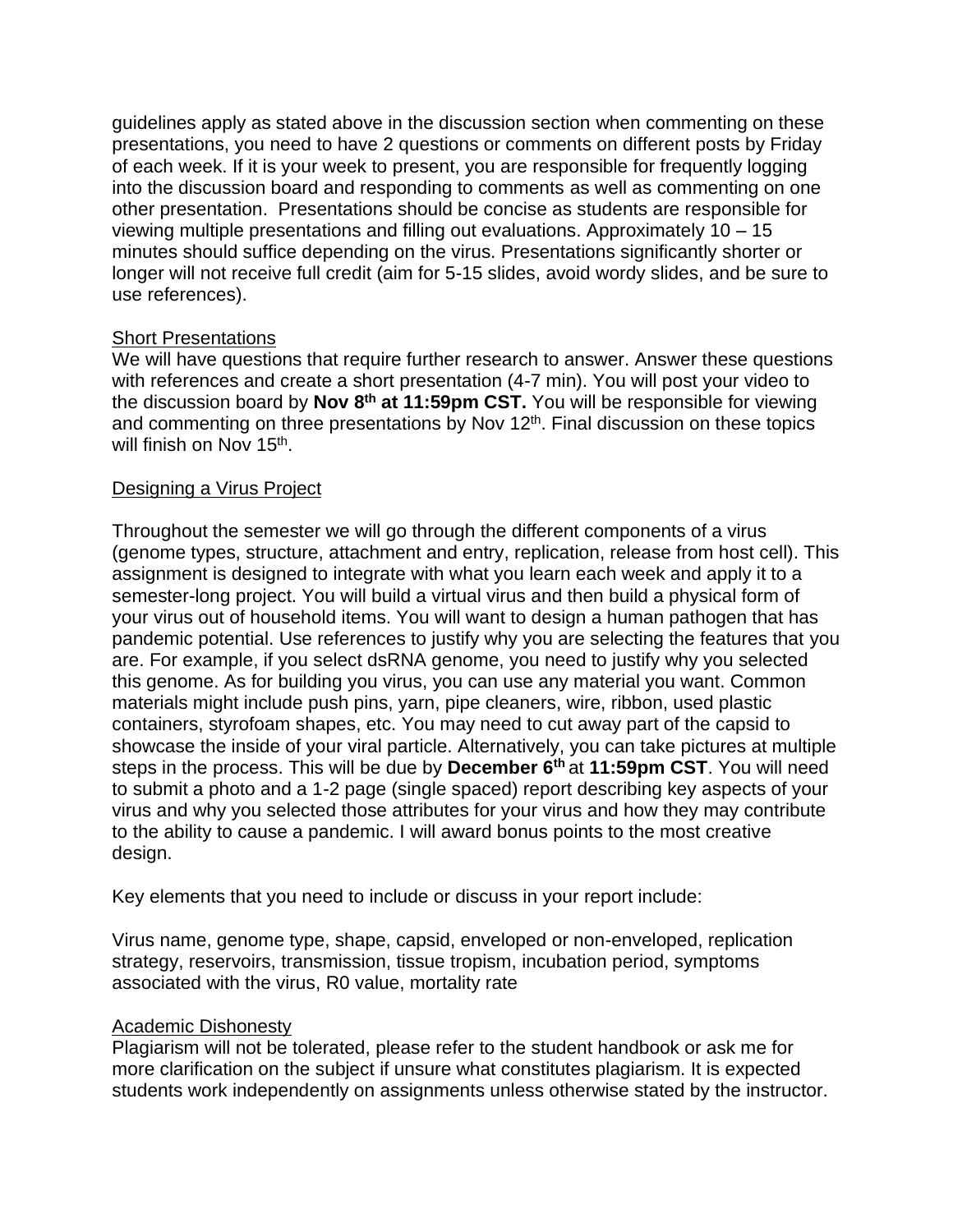Group work where not specified will be considered cheating and students will receive a zero for that assignment. Multiple offenses will result in the student(s) receiving a failing grade for the course and possible removal from the program.

## Withdraw (W) and Incomplete (I)

In unusual circumstances beyond the student's control, an incomplete (I) may be issued. The (I) is issued as a final grade with the student having 12 months to complete the necessary work. If the coursework is not completed in this time the (I) will be converted to a failing grade (F) on the student's transcript. Students may withdraw from the course before 9 weeks have been completed and a (W) will appear on the transcript. Students are responsible for filling out the necessary paperwork to complete this process. Instructors are not able to withdraw students. If the student drops the class, the (W) will not contribute to the student's overall GPA.

## Student Accommodations

## **Students with Disabilities**

It is the policy of the University of Nebraska at Kearney to provide flexible and individualized reasonable accommodation to students with documented disabilities. To receive accommodation services for a disability, students must be registered with the UNK Disabilities Services for Students (DSS) office, 175 Memorial Student Affairs Building, 308-865-8214 or by email [unkdso@unk.edu](mailto:unkdso@unk.edu)

## **UNK Statement of Diversity & Inclusion:**

UNK stands in solidarity and unity with our students of color, our Latinx and international students, our LGBTQIA+ students and students from other marginalized groups in opposition to racism and prejudice in any form, wherever it may exist. It is the job of institutions of higher education, indeed their duty, to provide a haven for the safe and meaningful exchange of ideas and to support peaceful disagreement and discussion. In our classes, we strive to maintain a positive learning environment based upon open communication and mutual respect. UNK does not discriminate on the basis of race, color, national origin, age, religion, sex, gender, sexual orientation, disability or political affiliation. Respect for the diversity of our backgrounds and varied life experiences is essential to learning from our similarities as well as our differences. The following link provides resources and other information regarding

D&I: <https://www.unk.edu/about/equity-access-diversity.php>

# **Students Who are Pregnant**

It is the policy of the University of Nebraska at Kearney to provide flexible and individualized reasonable accommodation to students who are pregnant. To receive accommodation services due to pregnancy, students must contact Cindy Ference in Student Health, 308-865-8219. The following link provides information for students and faculty regarding pregnancy rights. [http://www.nwlc.org/resource/pregnant-and](https://urldefense.proofpoint.com/v2/url?u=http-3A__www.nwlc.org_resource_pregnant-2Dand-2Dparenting-2Dstudents-2Drights-2Dfaqs-2Dcollege-2Dand-2Dgraduate-2Dstudents&d=DwMFAg&c=Cu5g146wZdoqVuKpTNsYHeFX_rg6kWhlkLF8Eft-wwo&r=BJkIhAaMtWY7PlqIhIOyVw&m=RgBL3s2VNHfvD5ReMK2q_PhwYU8dbEt1vxs1BO4WkpQ&s=MmB91XAzaW-E7UPMXPGx9tWJQbTWJYyYzM8gLjhEzQ0&e=)[parenting-students-rights-faqs-college-and-graduate-students](https://urldefense.proofpoint.com/v2/url?u=http-3A__www.nwlc.org_resource_pregnant-2Dand-2Dparenting-2Dstudents-2Drights-2Dfaqs-2Dcollege-2Dand-2Dgraduate-2Dstudents&d=DwMFAg&c=Cu5g146wZdoqVuKpTNsYHeFX_rg6kWhlkLF8Eft-wwo&r=BJkIhAaMtWY7PlqIhIOyVw&m=RgBL3s2VNHfvD5ReMK2q_PhwYU8dbEt1vxs1BO4WkpQ&s=MmB91XAzaW-E7UPMXPGx9tWJQbTWJYyYzM8gLjhEzQ0&e=)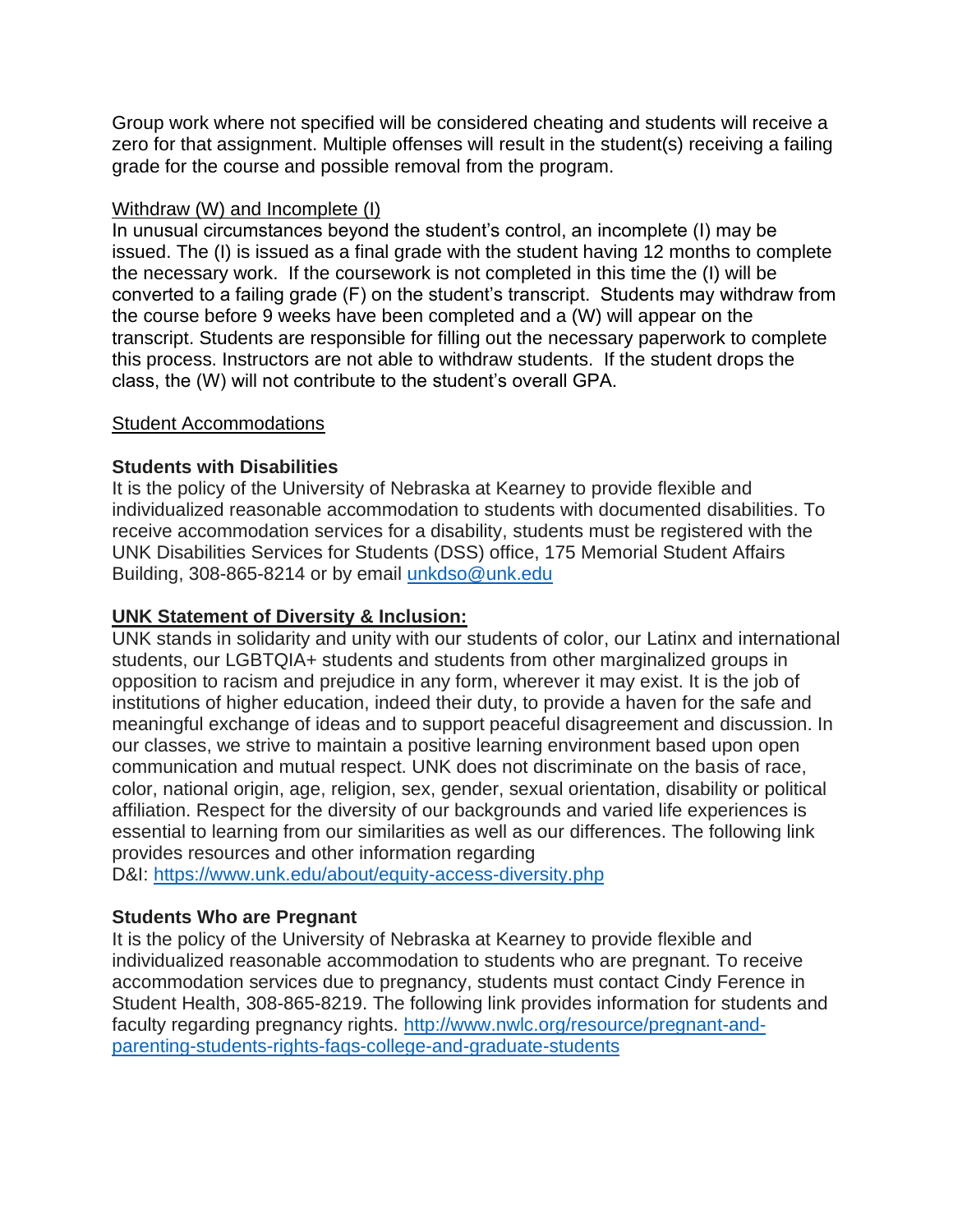**Reporting Student Sexual Harassment, Sexual Violence or Sexual Assault** Reporting allegations of rape, domestic violence, dating violence, sexual assault, sexual harassment, and stalking enables the University to promptly provide support to the impacted student(s), and to take appropriate action to prevent a recurrence of such sexual misconduct and protect the campus community. Confidentiality will be respected to the greatest degree possible. Any student who believes she or he may be the victim of sexual misconduct is encouraged to report to one or more of the following resources: **Local Domestic Violence, Sexual Assault Advocacy Agency** 308-237-2599

**Campus Police (or Security)** 308-865-8911

# **Title IX Coordinator** 308-865-8655

Retaliation against the student making the report, whether by students or University employees, will not be tolerated.

# **Veterans Services**

UNK works diligently to support UNK's military community by providing military and veteran students and families with resources and services to help them succeed. Veterans Services assists with the GI Bill process and acts as a liaison between the student and the Veterans Administration. If you need assistance or would like more information, please contact Lori Weed Skarka at 308-865-8520 or [unkveterans@unk.edu.](mailto:unkveterans@unk.edu)

# **Copyright Law and Compliance**

The materials on the course website are only for the use of students enrolled in this course for purposes associated with this course and may not be retained or further disseminated. The materials on this course website may be protected by copyright, and any further use of this material may be in violation of federal copyright law.

| <b>Preparation for</b><br>class | <b>Dates</b>     | <b>Schedule</b>               | <b>Assignment</b>                |
|---------------------------------|------------------|-------------------------------|----------------------------------|
| Vol 1. Ch 1                     | <b>Aug 23</b>    | Introduction                  | Disc.                            |
| Vol 1. Ch 2                     | Aug 30           | <b>Infectious Cycle</b>       | Disc., Quiz                      |
| Vol 1. Ch 3                     | Sept 6           | Genome                        | Disc., Quiz                      |
| Vol 1. Ch 4                     | Sept 13          | <b>Structure</b>              | Case Study, Quiz                 |
| Vol 1. Ch 5                     | Sept 20          | <b>Attachment and Entry</b>   | Disc., Quiz                      |
| Vol 1. Ch 6, 7, 8               | Sept 27          | <b>RNA</b> synthesis          | Disc., Quiz                      |
| Vol 1. Ch 9                     | Oct 4            | <b>DNA Replication</b>        | Disc., Quiz, Presentations       |
| Vol 1. Ch 10, 11                | Oct 11           | Processing, Protein Synthesis | Disc., Quiz, Presentations       |
|                                 | Oct 18           | <b>Exam 1 Due October 25</b>  | Quiz                             |
| Vol 1. Ch 13                    | <b>Oct 25</b>    | Assembly, Exit, Maturation    | Case Study                       |
| Vol 2. Ch 2, 3, 4               | Nov <sub>1</sub> | Barriers, Immune System       | Case Study, Quiz                 |
| Vol 2. Ch 8                     | Nov 8            | Vaccines                      | <b>Short Presentations, Quiz</b> |
| Vol 2. Ch 5,10,11               | <b>Nov 15</b>    | Pathogenesis                  | Quiz                             |